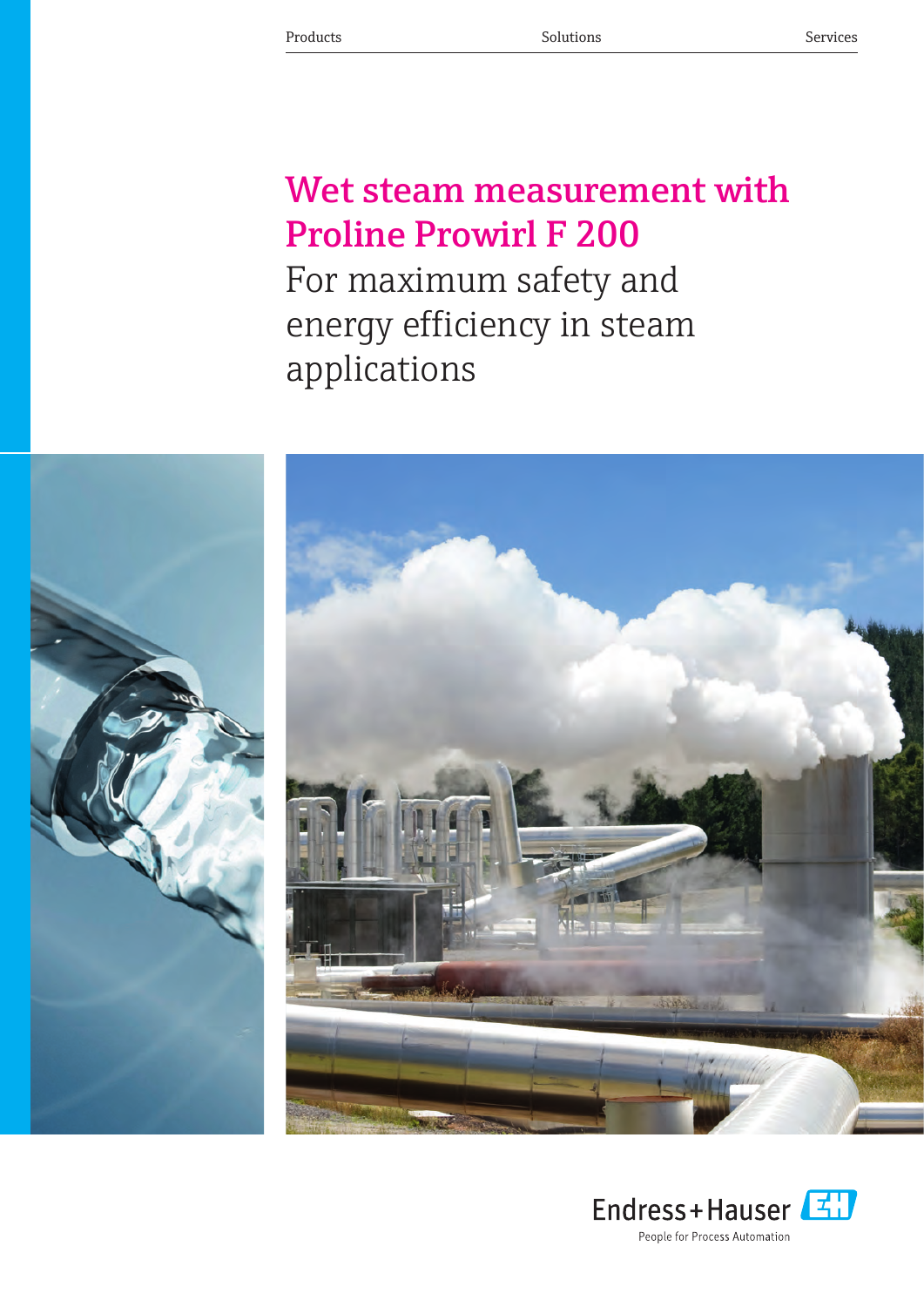## Innovative vortex flow metering

### For simultaneous measuring of steam quantity and quality

Are you responsible for the safe and efficient operation of steam plants in your company?

If so, you know that wet steam not only poses a potential safety risk, but also contains significantly less energy than saturated steam. This is now a thing of the past because the new Prowirl F 200 vortex flowmeter from Endress+Hauser measures not only the steam quantity but also its quality around the clock. This is unique worldwide and opens up completely new perspectives for the safe and efficient operation of your steam plants.





- A world first: simultaneous measuring of steam quantity, steam quality, condensate quantity, temperature, pressure, heat and energy flow
- Increased operating safety thanks to an automatic wet steam alarm (dryness fraction < 80%)
- Efficient and exact mass measurement of wet steam (80 to 100% dryness fraction) and condensate thanks to a unique correction algorithm
- More accurate steam balancing (mass and energy) for more efficient operating of the system
- Highest resistance to vibration, temperature shock and water hammer
- Tried-and-tested, maintenance-free sensors with over 400 000 installations worldwide
- Exact calculations of heat/energy flow through a multivariable measuring concept and globally accepted standards (IAPWS-IF97/ASME)
- The best long-term stability thanks to a "lifetime" calibration factor (K-factor)
- Traceable measuring results due to accredited calibration facilities: SAS (Switzerland), A2LA (USA) and CNAS (China)

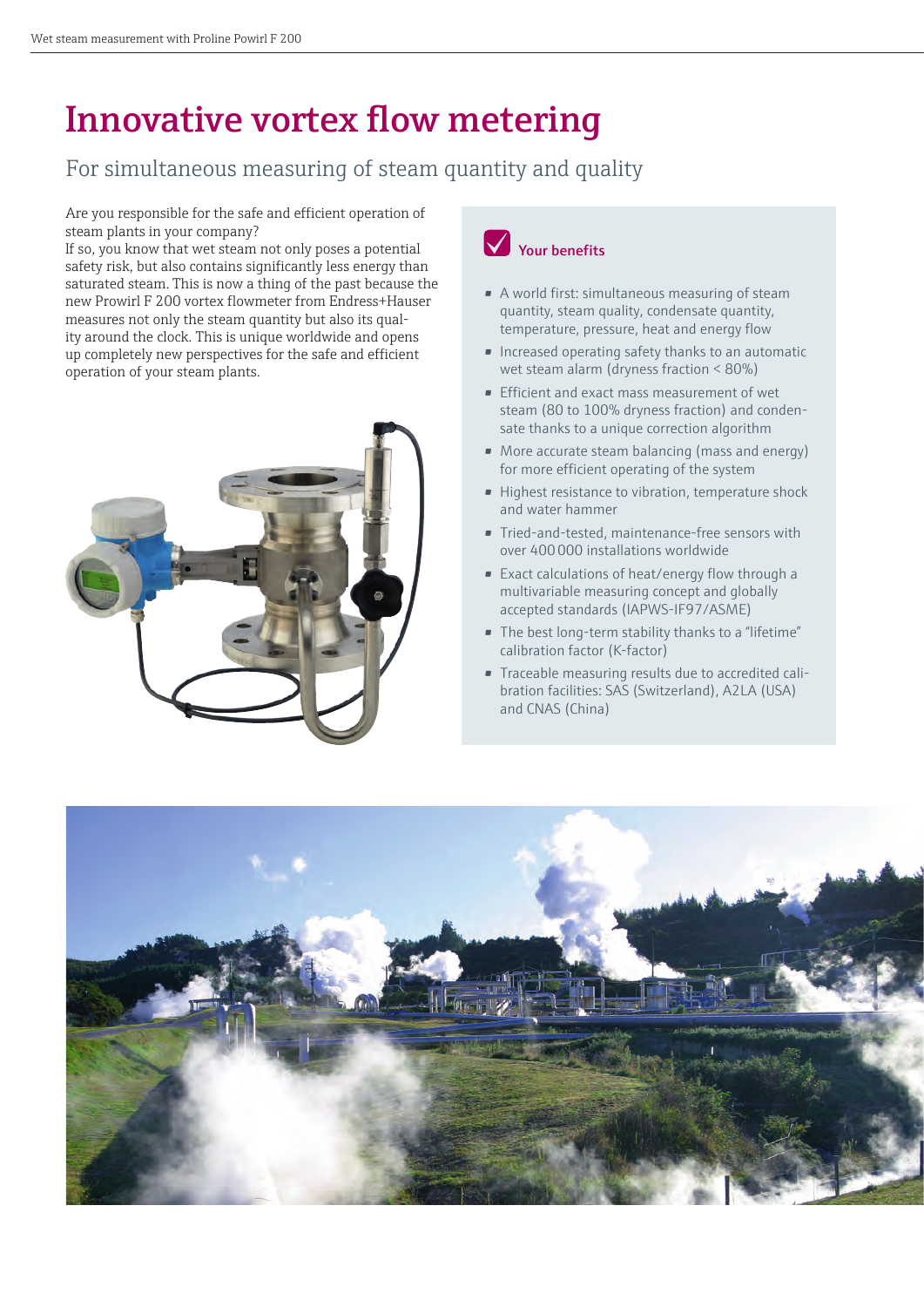## Don't give wet steam a chance

### For increased operational safety around the clock

Time and time again, insufficient insulation, defective condensate drains, as well as pressure and temperature fluctuations lead to condensation of steam and a subsequent formation of dangerous wet steam. In addition, disruptions in boiler control can cause water to overflow and enter the steam line. The consequences are often severe:

- Low efficiency in energy transfer because wet steam contains less energy than saturated steam
- Formation of dangerous, undesired occurring water hammer
- Severe corrosion due to entrained boiler water and the dissolved salts it contains

But how can wet steam in a pipe be detected in time? Endress+Hauser, in collaboration with the University of Applied Sciences and Arts in Windisch, Switzerland, has found an answer to this question frequently posed by users. With the help of a newly developed steam research rig it is now possible to record continuously the influence of the dryness fraction, or rather of developing condensate, on the signal behavior of the Prowirl F 200 vortex flowmeter. The result from many years of research has enabled Endress+Hauser to offer a range of innovative functions for assessing the real existing steam quality in pipes.

- Permanent measurement of the dryness fraction between 80 to 100% and thus determination of the steam type (wet, saturated or superheated steam)
- Alarm signal for a dryness fraction below 80% (configurable between 80 and 100%)
- Exact mass measurement of the steam and condensate quantity (e.g. in kg/h)

Our product range also includes measuring devices for water analysis, which allow you to consistently monitor the properties of feed and boiler water, e.g. dissolved oxygen, pH value, lime content and electrical conductivity. The advantage: optimum control of steam generation in a heating boiler, leading to real cost savings through increased efficiency.

#### Wet steam measurement – View through sight glass